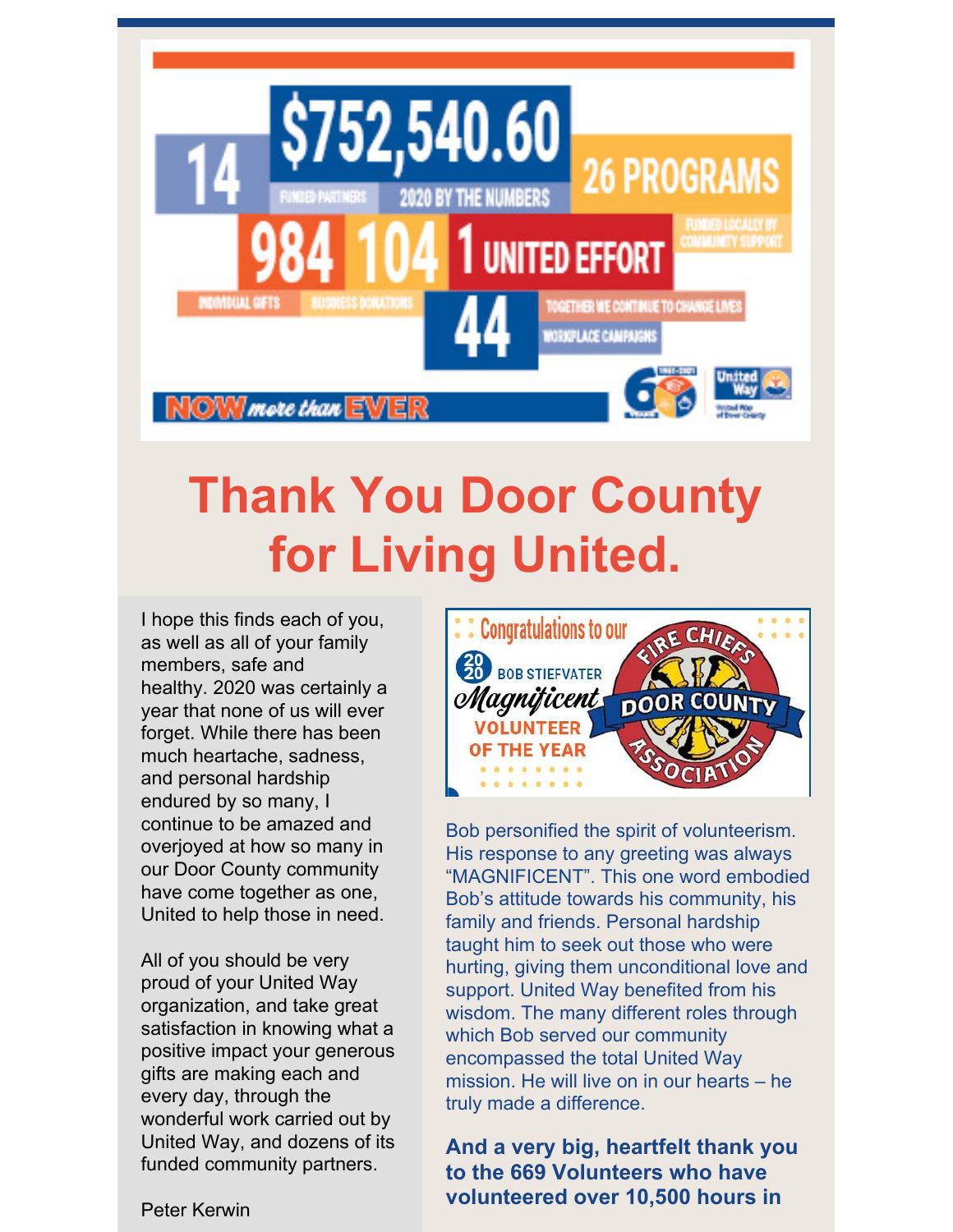#### **2021 Outgoing Board Members**









Lori Vorpahl



Mary Ann Zjala

### **2020 Outgoing Board Members**









**Erik Huehns** 

#### **Errin Kolden**

Grace Rossman

**Jarrod Parks** 

#### **Welcome 2021 Board Members**



**Paula Cummings** 



Jim Honig





Patti Vickman

## **Did you miss our Annual Meeting?**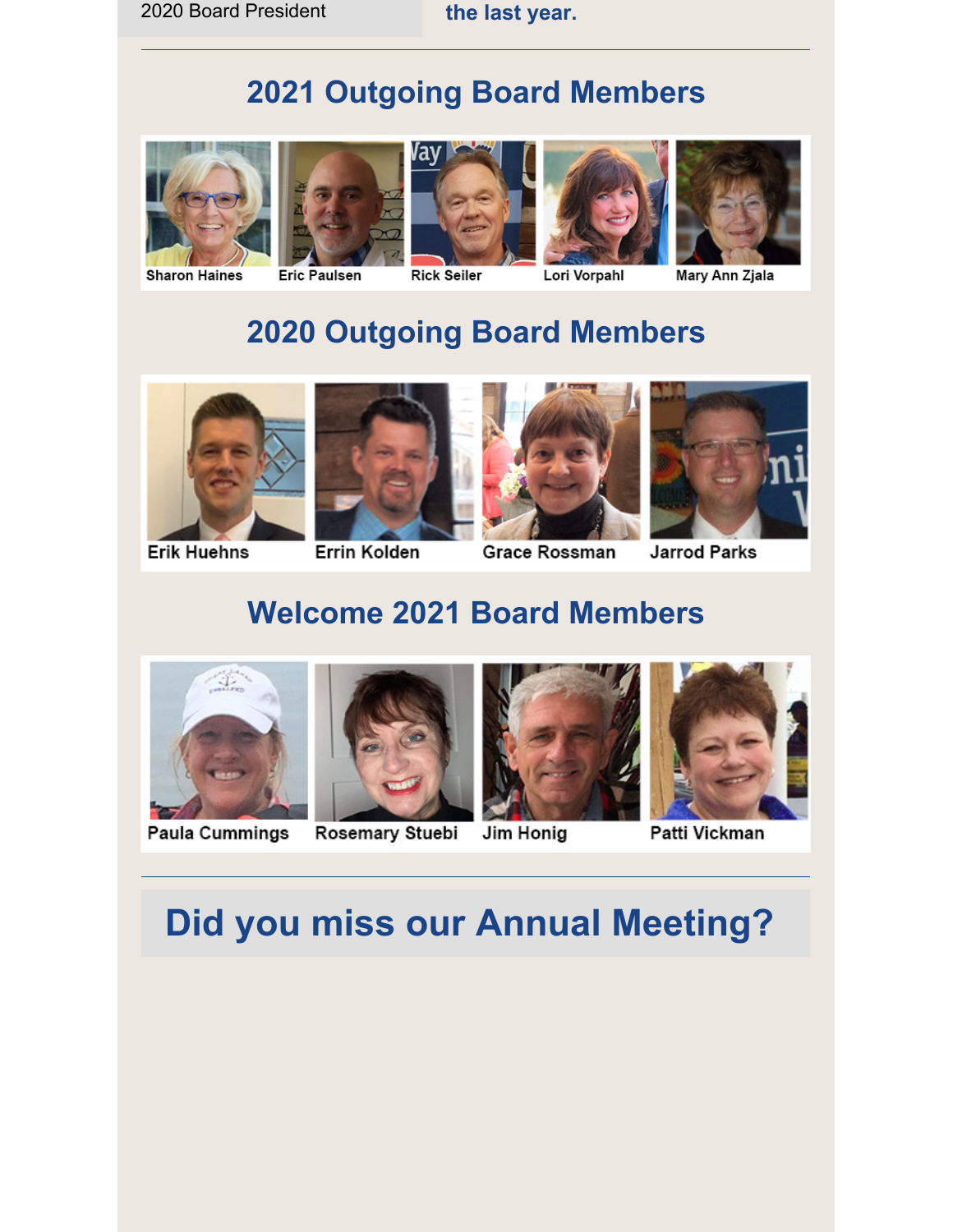

**If you were unable to attend our Virtual Annual Meeting, please click on the video above to watch the recording.**



#### April 18-24, 2021 is National Volunteer Week

National Volunteer Week is an opportunity to thank all the thousands of volunteers across the country who keep many organizations running, communities safe and provide the services that otherwise would not exist without volunteers. United Way of Door County is truly thankful for the many volunteers in Door County that work tirelessly to make our community a great place to call home.



#### We our volunteers!

"The best way to not feel hopeless is to get up and do something. Don't wait for good things to happen to you. If you go out and make some good things happen, you will fill the world with hope, you will fill yourself with hope." - Barack Obama

**Please click on play button to enjoy a few of our volunteer highlights.**